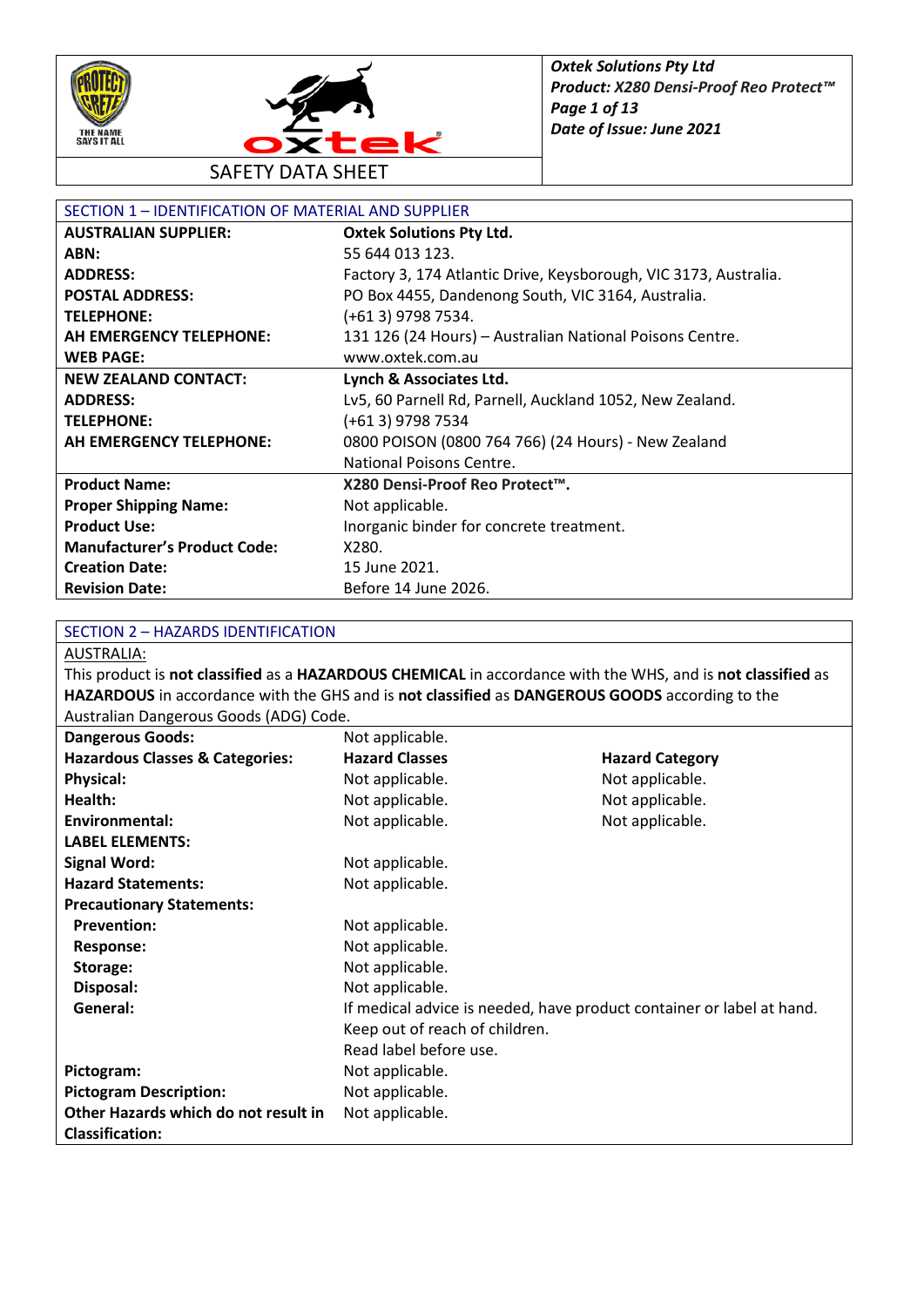



#### SECTION 2 – HAZARDS IDENTIFICATION (CONTINUED)

#### NEW ZEALAND:

This product is **not classified** as **HAZARDOUS** according to the New Zealand Hazardous Substances (Hazard Classification) Notice 2020, and is **not classified** as **Dangerous Goods** for transport, according to the New Zealand Standard NZS 5433:2020 Transport of Dangerous Goods on Land.one.

| <b>Dangerous Goods:</b>                    | Not applicable.       |                        |
|--------------------------------------------|-----------------------|------------------------|
| <b>Hazardous Classes &amp; Categories:</b> | <b>Hazard Classes</b> | <b>Hazard Category</b> |
| <b>Physical:</b>                           | Not applicable.       | Not applicable.        |
| Health:                                    | Not applicable.       | Not applicable.        |
| Environmental:                             | Not applicable.       | Not applicable.        |
| <b>LABEL ELEMENTS:</b>                     |                       |                        |
| <b>Signal Word:</b>                        | Not applicable.       |                        |
| <b>Hazard Statements:</b>                  | Not applicable.       |                        |
| <b>Precautionary Statements:</b>           |                       |                        |
| <b>Prevention:</b>                         | Not applicable.       |                        |
| Response:                                  | Not applicable.       |                        |
| Storage:                                   | Not applicable.       |                        |
| Disposal:                                  | Not applicable.       |                        |
| Pictogram:                                 | Not applicable.       |                        |
| <b>Pictogram Description:</b>              | Not applicable.       |                        |
| Other Hazards which do not result in       | Not applicable.       |                        |
| <b>Classification:</b>                     |                       |                        |

| SECTION 3 - COMPOSITION / INFORMATION ON INGREDIENTS |                    |                         |
|------------------------------------------------------|--------------------|-------------------------|
| Ingredients:                                         | <b>CAS Number:</b> | <b>Proportion:</b>      |
| Inorganic Alkali Silicates (Non-Hazardous)           | Proprietary        | $10 - 30\% \text{ w/w}$ |
| <b>Inorganic Silicon Compounds (Non-Hazardous)</b>   | Proprietary        | $< 1\%$ w/w             |
| Water                                                | 7732-18-5          | To 100% w/w             |
| <b>Total</b>                                         |                    | 100% w/w                |

| SECTION 4 - FIRST AID MEASURES        |                                                                                                                                                                                                                                                                                            |
|---------------------------------------|--------------------------------------------------------------------------------------------------------------------------------------------------------------------------------------------------------------------------------------------------------------------------------------------|
| <b>Scheduled Poisons (AUSTRALIA):</b> | Poisons Information Centre in each Australian State capital city can<br>provide additional assistance for scheduled poisons. (Phone Australia 13<br>1 126) or a doctor (at once).                                                                                                          |
| <b>Scheduled Poisons</b>              | New Zealand National Poisons Centre can provide additional assistance                                                                                                                                                                                                                      |
| (NEW ZEALAND):                        | for scheduled poisons. Phone 0800 POISON (or 0800 764 766) or a<br>doctor (at once).                                                                                                                                                                                                       |
| <b>First Aid Facilities Required:</b> | Eye wash fountains and a general washing facility should be easily<br>accessible in the immediate work area.                                                                                                                                                                               |
| Inhalation:                           | Remove victim from exposure and to ventilated air - avoid becoming a<br>casualty. Seek medical advice if necessary.                                                                                                                                                                        |
| <b>Ingestion (Swallowed):</b>         | If swallowed DO NOT induce vomiting. Immediately rinse out mouth<br>with water. Never give anything by mouth to an unconscious patient. If<br>vomiting occurs naturally, have victim lean forward to reduce the risk of<br>aspiration into the lungs. Get to a doctor or hospital quickly. |
| <b>Skin Contact:</b>                  | Remove affected person from source of contamination. If skin or hair<br>contact occurs, remove contaminated clothing and flush skin and hair<br>with running water. Get medical attention promptly if symptoms occur<br>after washing.                                                     |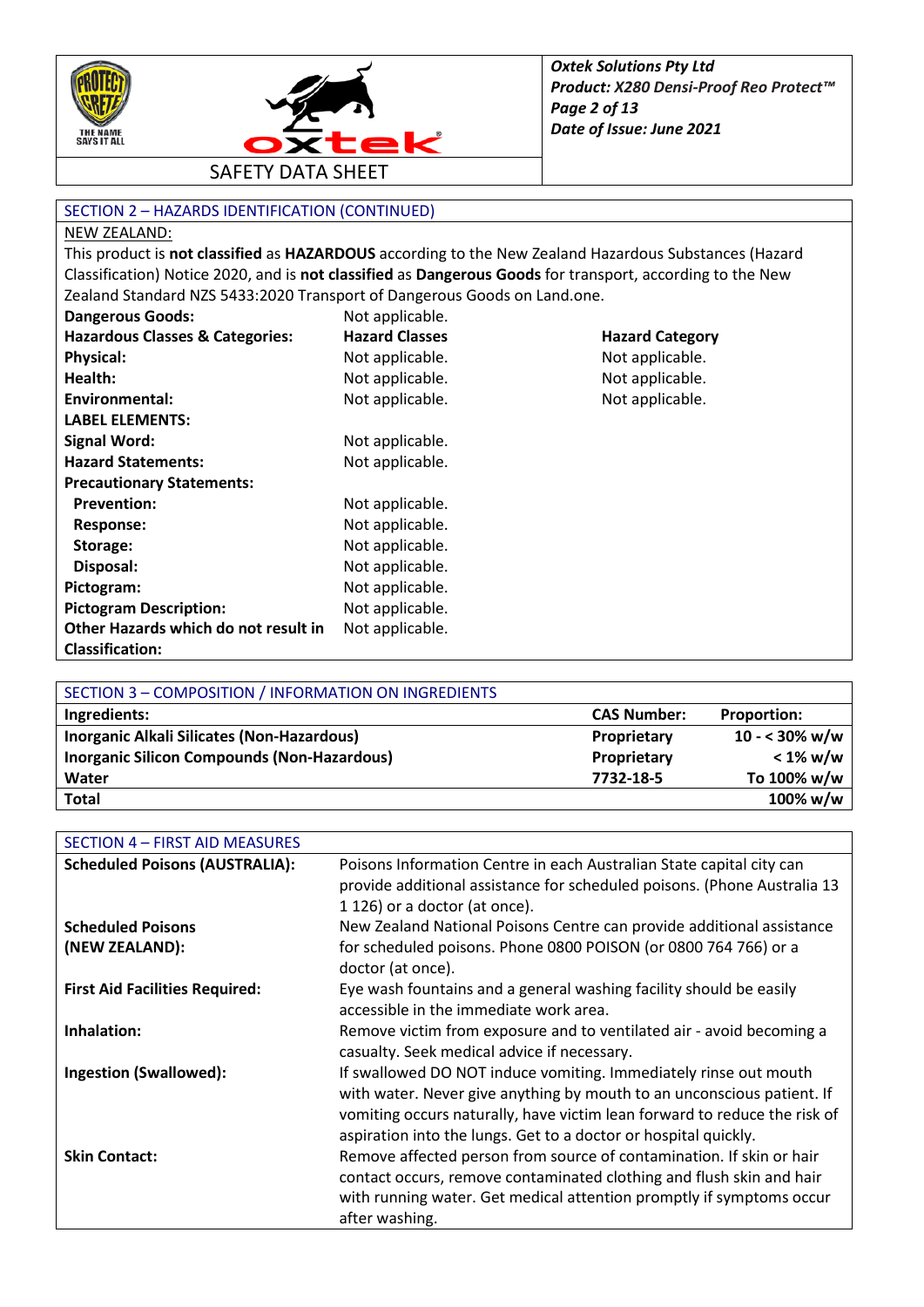



## SECTION 4 – FIRST AID MEASURES (CONTINUED)

| <b>Eye Contact:</b>                | Remove victim immediately from source of exposure. If in eyes, hold        |
|------------------------------------|----------------------------------------------------------------------------|
|                                    | eyelids apart and flush the eye continuously with running water. Make      |
|                                    | sure to remove any contact lenses from the eyes before rinsing. Continue   |
|                                    | flushing until advised to stop by a Poisons Information Centre (e.g. phone |
|                                    | Australia 131 126; New Zealand 0800 764 766) or a doctor, or for at least  |
|                                    | 15 minutes. Get medical attention immediately.                             |
| <b>Protection of First-aiders:</b> | No special precautions are envisaged to be required.                       |
| <b>Advice to Doctor:</b>           | No specific antidote. Treat symptomatically. Poisons Information Centre    |
|                                    | in each Australian State capital city or New Zealand National Poisons      |
|                                    | Centre can provide additional assistance for scheduled poisons.            |

| <b>SECTION 5 - FIRE FIGHTING MEASURES</b> |                                                                             |  |
|-------------------------------------------|-----------------------------------------------------------------------------|--|
| <b>Hazards from Combustion</b>            | Product itself is not combustible. If this product is subject to combustion |  |
| <b>Products:</b>                          | in a general fire it will undergo hazardous decomposition that will yield   |  |
|                                           | the formation and release of hazardous substances including but not         |  |
|                                           | limited to Carbon monoxide (CO), Carbon dioxide (CO2), and other            |  |
|                                           | possibly toxic gases and vapours.                                           |  |
| <b>Suitable Extinguishing Media:</b>      | Define extinguishing measures according to neighbouring conditions.         |  |
| <b>Unsuitable Extinguishing Media:</b>    | Not applicable.                                                             |  |
| <b>Precautions for Fire Fighting:</b>     | Wear a self-contained breathing apparatus (SCBA) with a full-face piece     |  |
|                                           | operated in the positive pressure demand mode with appropriate turn-        |  |
|                                           | out gear and chemical resistant personal protective equipment. Minimise     |  |
|                                           | exposure. Do not breathe fumes. Contain run-off, prevent by any means       |  |
|                                           | available spillage from entering drains and water course.                   |  |
| <b>Hazchem Code:</b>                      | Not applicable.                                                             |  |
| <b>AERGB:</b>                             | Not applicable.                                                             |  |
| IERG:                                     | Not applicable.                                                             |  |
| <b>Flash Point:</b>                       | Not applicable.                                                             |  |
| <b>Flammability:</b>                      | Product is Non-combustible according to the Australian Code for the         |  |
|                                           | Transport of Dangerous Goods by Road and Rail and the New Zealand           |  |
|                                           | Standard NZS 5433:2020 Transport of Dangerous Goods on Land. No             |  |
|                                           | special measures for fire and explosion protection. If this product is      |  |
|                                           | subject to combustion in a general fire it will undergo hazardous           |  |
|                                           | decomposition that will yield the formation and release of hazardous        |  |
|                                           | substances including but not limited to Carbon monoxide (CO), Carbon        |  |
|                                           | dioxide $(CO2)$ , and other possibly toxic gases and vapours.               |  |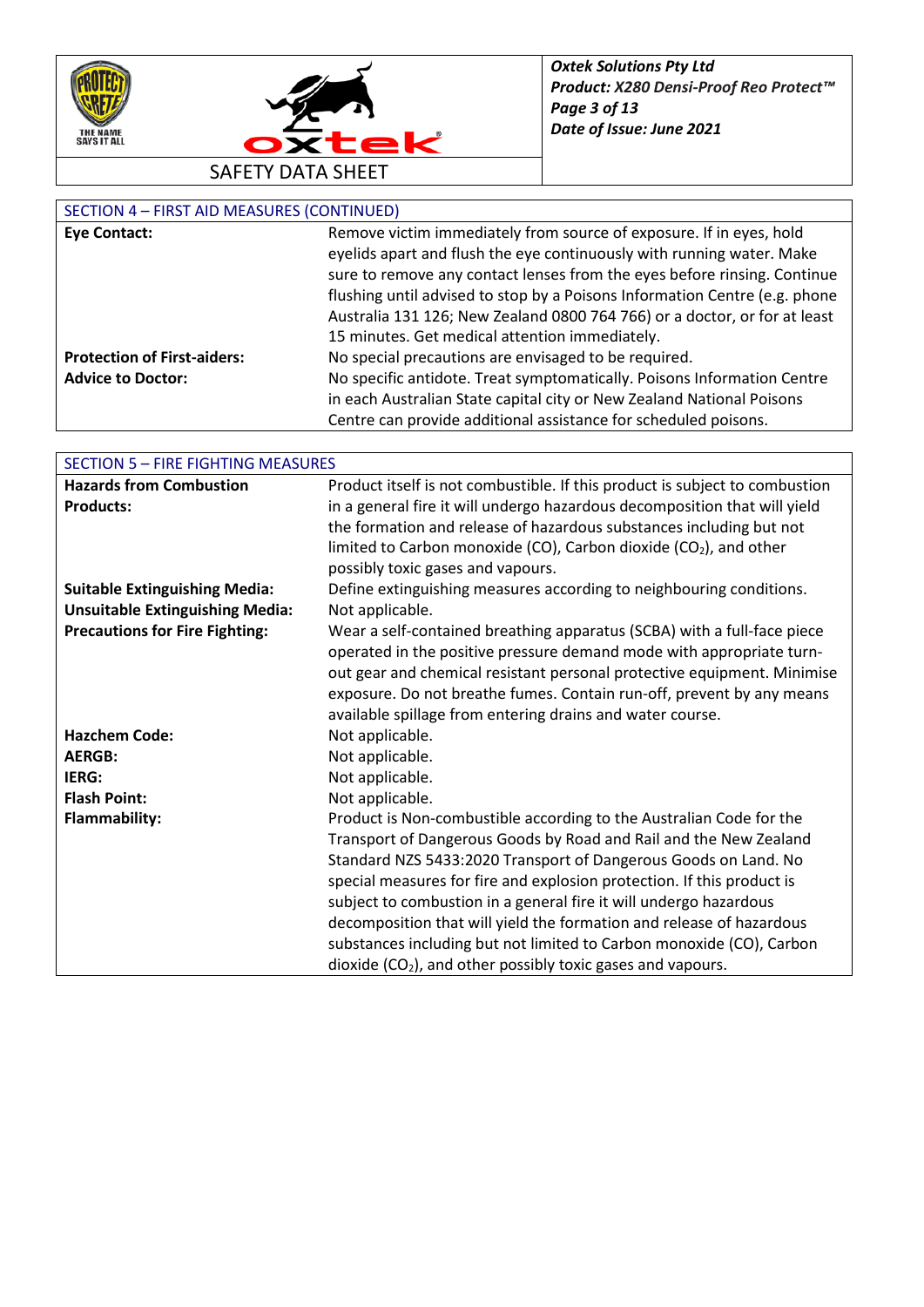



## SECTION 6 – ACCIDENTAL RELEASE MEASURES

| Spills:                                 |                                                                                                                                                                                                                                                                                                                                                                                                                                                                                                                                                                                                                                                                                                                                                                                                                                                                                                                                                                                                                                                                                                                                                                                                                                     |
|-----------------------------------------|-------------------------------------------------------------------------------------------------------------------------------------------------------------------------------------------------------------------------------------------------------------------------------------------------------------------------------------------------------------------------------------------------------------------------------------------------------------------------------------------------------------------------------------------------------------------------------------------------------------------------------------------------------------------------------------------------------------------------------------------------------------------------------------------------------------------------------------------------------------------------------------------------------------------------------------------------------------------------------------------------------------------------------------------------------------------------------------------------------------------------------------------------------------------------------------------------------------------------------------|
| <b>Personal Precautions, Protective</b> | In case of spill, isolate hazard area and deny entry. Product may represent                                                                                                                                                                                                                                                                                                                                                                                                                                                                                                                                                                                                                                                                                                                                                                                                                                                                                                                                                                                                                                                                                                                                                         |
| <b>Equipment and Emergency</b>          | a slip hazard. Wear protective clothing as described in Section 8 of this                                                                                                                                                                                                                                                                                                                                                                                                                                                                                                                                                                                                                                                                                                                                                                                                                                                                                                                                                                                                                                                                                                                                                           |
| <b>Procedures:</b>                      | safety data sheet. Eye contact should be prevented by means of suitable<br>personal protection equipment. See Section 8, Exposure Controls and<br>Personal Protection for further information regarding personal<br>protection. See Section 4, First Aid Measures, for further information.<br>Eye and face protection: The use of face shields, chemical goggles, or<br>safety glasses with side shield protection (meeting the requirements of<br>AS/NZS 1337) is recommended. If exposed to dust or fume, wear dust-                                                                                                                                                                                                                                                                                                                                                                                                                                                                                                                                                                                                                                                                                                             |
|                                         | tight goggles (meeting the requirements of AS/NZS 1337).<br>Skin protection:                                                                                                                                                                                                                                                                                                                                                                                                                                                                                                                                                                                                                                                                                                                                                                                                                                                                                                                                                                                                                                                                                                                                                        |
|                                         | Hand protection: If risk of skin contact, alkaline resistant gloves (e.g.<br>Butyl, Natural Rubber Latex with small amount of Polychloroprene Latex,<br>Polychloroprene, Nitrile, PolyVinyl Chloride or PVC, Polyvinyl Alcohol or<br>PVAL gloves complying with AS 2161) are recommended. However, due to<br>variations in glove construction and local conditions, the user should<br>make a final assessment. Gloves should be removed and replaced<br>immediately if there is any indication of degradation. Rinse and remove<br>gloves immediately after use. Wash hands with soap and water. Barrier<br>cream applied before work may make it easier to clean the skin after<br>exposure, but does not prevent absorption through the skin.<br>Clothing: Suitable protective clothing complying with AS/NZS 4501 and<br>suitable chemical resistant footwear complying with AS/NZS 2210 are<br>recommended.<br>Respiratory protective equipment: No special precautions are envisaged<br>to be required. However, if the product is spilled in case of inadequate<br>ventilation or if exposure standards are exceeded then use a full-face air<br>purifying respirator (with Class A filter for organic vapours boiling above |
| <b>Environmental Precautions:</b>       | 65°C) meeting the requirements of AS/NZS 1715 and AS/NZS 1716.<br>Do not allow to enter drainage system, surface or ground water. In the<br>event of product entering waters or drainage system, or polluting soil or<br>plants contact the Environmental Protection Authority or your local<br>Waste Management Authority.                                                                                                                                                                                                                                                                                                                                                                                                                                                                                                                                                                                                                                                                                                                                                                                                                                                                                                         |
| <b>Methods &amp; Materials for</b>      |                                                                                                                                                                                                                                                                                                                                                                                                                                                                                                                                                                                                                                                                                                                                                                                                                                                                                                                                                                                                                                                                                                                                                                                                                                     |
| <b>Containment &amp; Cleaning up:</b>   |                                                                                                                                                                                                                                                                                                                                                                                                                                                                                                                                                                                                                                                                                                                                                                                                                                                                                                                                                                                                                                                                                                                                                                                                                                     |
| <b>Small Spills:</b>                    | Absorb spill with material (cloth or paper), then place in chemical waste<br>containers. The wasted material can be disposed of by incineration<br>(preferably high temperature) by an approved agent according to State,<br>Territory and/or Local government regulations.                                                                                                                                                                                                                                                                                                                                                                                                                                                                                                                                                                                                                                                                                                                                                                                                                                                                                                                                                         |
| <b>Large Spills:</b>                    | DO NOT TOUCH SPILLED MATERIAL! Stop leak if possible without risk.<br>Spilt material should be absorbed into dry, inert material (e.g. sand,<br>vermiculite, diatomite, acid binders, universal binders, sawdust etc.),<br>which then can be put into appropriately labelled drums. The wasted<br>material can be disposed of by incineration (preferably high temperature)<br>by an approved agent according to State, Territory and/or Local<br>government regulations.                                                                                                                                                                                                                                                                                                                                                                                                                                                                                                                                                                                                                                                                                                                                                           |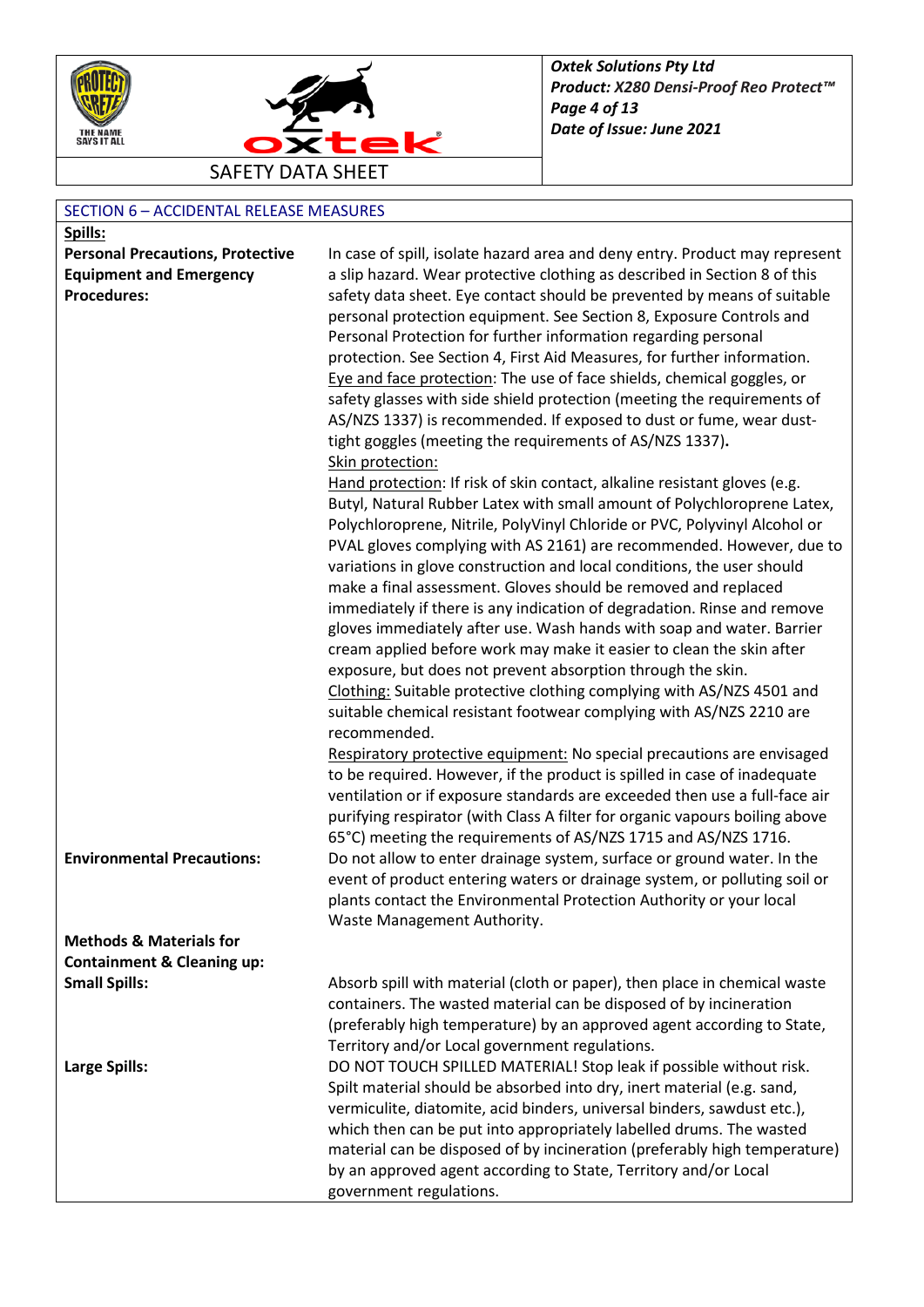



## SECTION 7 – HANDLING AND STORAGE

| <b>Precautions for Safe Handling:</b>    | Avoid all personal contact, including skin and eye contact and             |
|------------------------------------------|----------------------------------------------------------------------------|
|                                          | contamination of clothing. Wear protective clothing when risk of           |
|                                          | exposure occurs. Avoid contact with incompatible materials. When           |
|                                          | handling, DO NOT eat, drink or smoke. Keep containers closed at all times. |
|                                          | Avoid physical damage to containers. Always wash hands with soap and       |
|                                          | water after handling. Work clothes should be laundered separately.         |
|                                          | Launder contaminated clothing before re-use.                               |
| Information about Fire and               | No special measures required. Refer to State Regulations for storage and   |
| <b>Explosion Protection:</b>             | transport requirements.                                                    |
| <b>Conditions for Safe Storage,</b>      | Store away from incompatible substances including acids and light alloys.  |
| including any Incompatibilities:         | Keep containers closed at all times.                                       |
| <b>Storage Class:</b>                    | Corrosive storage.                                                         |
| <b>Requirements for Storerooms &amp;</b> | Do not use light alloy receptacles.                                        |
| <b>Receptacles:</b>                      |                                                                            |
| <b>Unsuitable Materials for</b>          | Aluminium, zinc, glass or ceramic.                                         |
| <b>Receptacles:</b>                      |                                                                            |
| <b>Suitable Materials for</b>            | Steel or stainless steel. Use polyolefin receptacles.                      |
| <b>Receptacles &amp; Pipes:</b>          |                                                                            |
| <b>Further Information about</b>         | Protect from frost.                                                        |
| <b>Storage Conditions:</b>               |                                                                            |

# SECTION 8 – EXPOSURE CONTROLS AND PERSONAL PROTECTION

| <b>Exposure Limits (AUSTRALIA):</b>   | National Occupational Exposure Limits, as published by Safe Work           |
|---------------------------------------|----------------------------------------------------------------------------|
|                                       | Australia:                                                                 |
|                                       | Time-weighted Average (TWA): None established for product.                 |
|                                       | Short Term Exposure Limit (STEL): None established for product.            |
| <b>Exposure Limits (NEW ZEALAND):</b> | Workplace Exposure Standards, as published by The Workplace Group of       |
|                                       | the Department of Labour, Department of Labour, New Zealand:               |
|                                       | Time-weighted Average (TWA): None established for product.                 |
|                                       | Short Term Exposure Limit (STEL): None established for product.            |
| <b>Engineering Controls:</b>          | Product is recommended to be applied using a spray apparatus. In           |
|                                       | outdoor application no special ventilation or breathing equipment is       |
|                                       | required. If applied indoors, extra mechanical ventilation may be required |
|                                       | to facilitate more comfortable breathing and minimize the risk of          |
|                                       | inhalation of vapours.                                                     |
| <b>Personal Protection:</b>           | General protective & hygiene measures: DO NOT SMOKE IN WORK AREA!          |
|                                       | Wear protective clothing as described in Section 8 of this safety data     |
|                                       | sheet. Eye contact should be prevented by means of suitable personal       |
|                                       | protection equipment. See Section 8, Exposure Controls and Personal        |
|                                       | Protection for further information regarding personal protection. See      |
|                                       | Section 4, First Aid Measures, for further information. The usual          |
|                                       | precautionary measures are to be adhered to when handling chemicals.       |
|                                       | Keep away from foodstuffs, beverages and feed. Immediately remove all      |
|                                       | soiled and contaminated clothing. Avoid contact with the eyes and skin.    |
|                                       | When using do not eat, drink or smoke. Wash hands before breaks, at the    |
|                                       | end of each work shift and before eating, smoking and using the toilet.    |
|                                       | Wash promptly if skin becomes wet or contaminated.                         |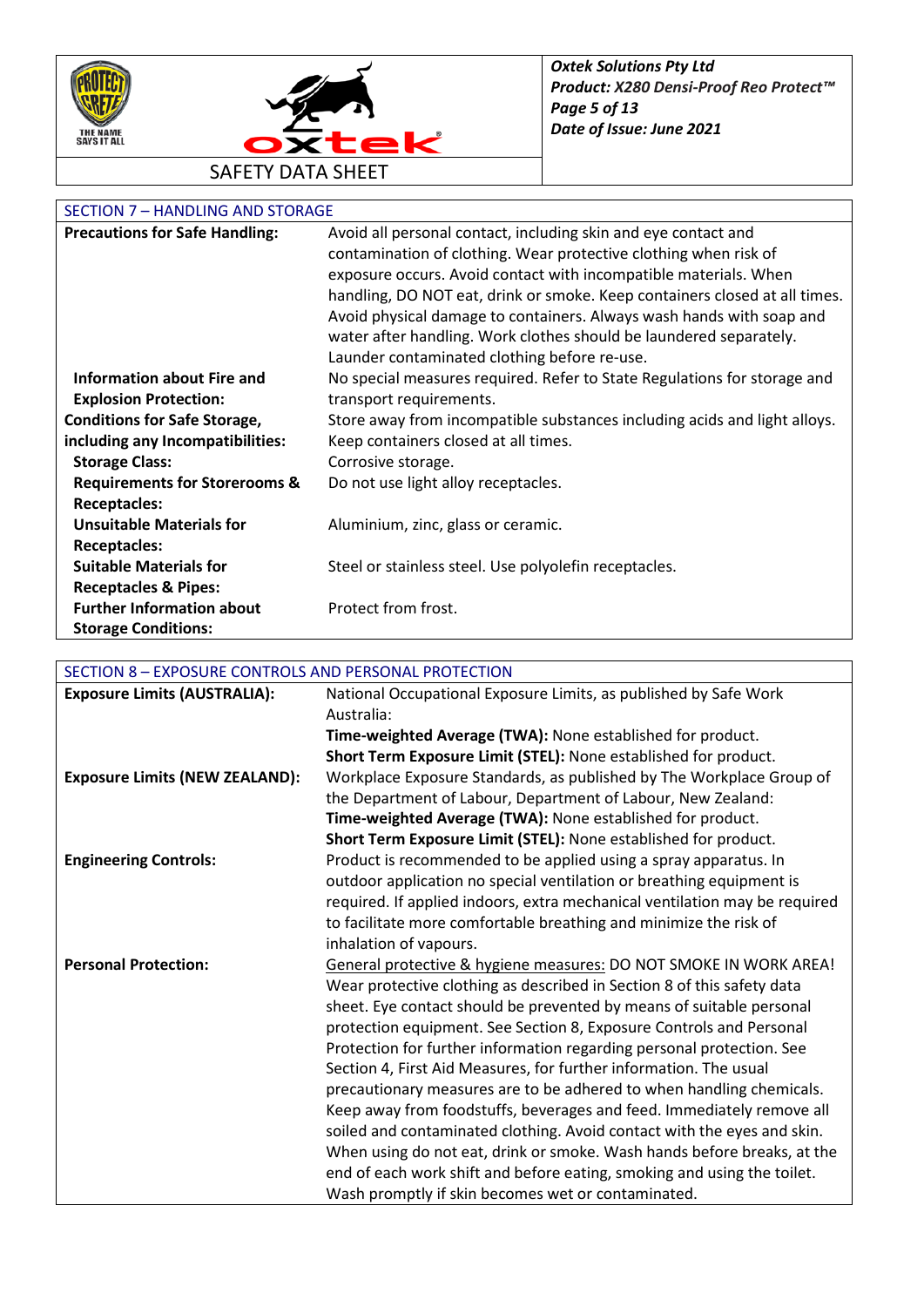



SAFETY DATA SHEET

| SECTION 8 - EXPOSURE CONTROLS AND PERSONAL PROTECTION (CONTINUED) |  |  |
|-------------------------------------------------------------------|--|--|
|                                                                   |  |  |

Eye and face protection: The use of face shields, chemical goggles, or safety glasses with side shield protection (meeting the requirements of AS/NZS 1337) is recommended. If exposed to dust or fume, wear dusttight goggles (meeting the requirements of AS/NZS 1337)**.** Skin protection:

Hand protection: If risk of skin contact, alkaline resistant gloves (e.g. Butyl, Natural Rubber Latex with small amount of Polychloroprene Latex, Polychloroprene, Nitrile, PolyVinyl Chloride or PVC, Polyvinyl Alcohol or PVAL gloves complying with AS 2161) are recommended. However, due to variations in glove construction and local conditions, the user should make a final assessment. Gloves should be removed and replaced immediately if there is any indication of degradation. Rinse and remove gloves immediately after use. Wash hands with soap and water. Barrier cream applied before work may make it easier to clean the skin after exposure, but does not prevent absorption through the skin.

Clothing: Suitable protective clothing complying with AS/NZS 4501 and suitable chemical resistant footwear complying with AS/NZS 2210 are recommended.

Respiratory protective equipment: No special precautions are envisaged to be required. However, if the product is spilled in case of inadequate ventilation or if exposure standards are exceeded then use a full-face air purifying respirator (with Class A filter for organic vapours boiling above 65°C) meeting the requirements of AS/NZS 1715 and AS/NZS 1716.

| SECTION 9 - PHYSICAL AND CHEMICAL PROPERTIES |                                |  |
|----------------------------------------------|--------------------------------|--|
| <b>Physical State:</b>                       | Liquid.                        |  |
| Appearance:                                  | Low viscosity clear liquid.    |  |
| Odour:                                       | Almost odourless.              |  |
| <b>Odour Threshold:</b>                      | Not available.                 |  |
| pH:                                          | Ca. 11.4.                      |  |
| <b>Melting Point/ Freezing Point:</b>        | Not available.                 |  |
| <b>Initial Boiling Point/ Boiling Range:</b> | $> 100^{\circ}$ C @ 760 mm Hg. |  |
| <b>Flashpoint:</b>                           | Not applicable.                |  |
| <b>Evaporation Rate:</b>                     | Not available.                 |  |
| Flammability (solid, gas):                   | Not applicable.                |  |
| <b>Upper/Lower Flammability or</b>           | Not applicable.                |  |
| <b>Explosive Limits:</b>                     |                                |  |
| <b>Vapour Pressure:</b>                      | Not available.                 |  |
| <b>Vapour Density:</b>                       | Not available.                 |  |
| <b>Relative Density:</b>                     | Ca. 1.10 @ 20 $^{\circ}$ C.    |  |
| Solubility:                                  | Fully miscible in water.       |  |
| <b>Partition coefficient: n-</b>             | Not available.                 |  |
| octanol/water:                               |                                |  |
| <b>Auto-ignition Temperature:</b>            | Product is not self igniting.  |  |
| <b>Decomposition Temperature:</b>            | Not applicable.                |  |
| <b>Viscosity:</b>                            | Low.                           |  |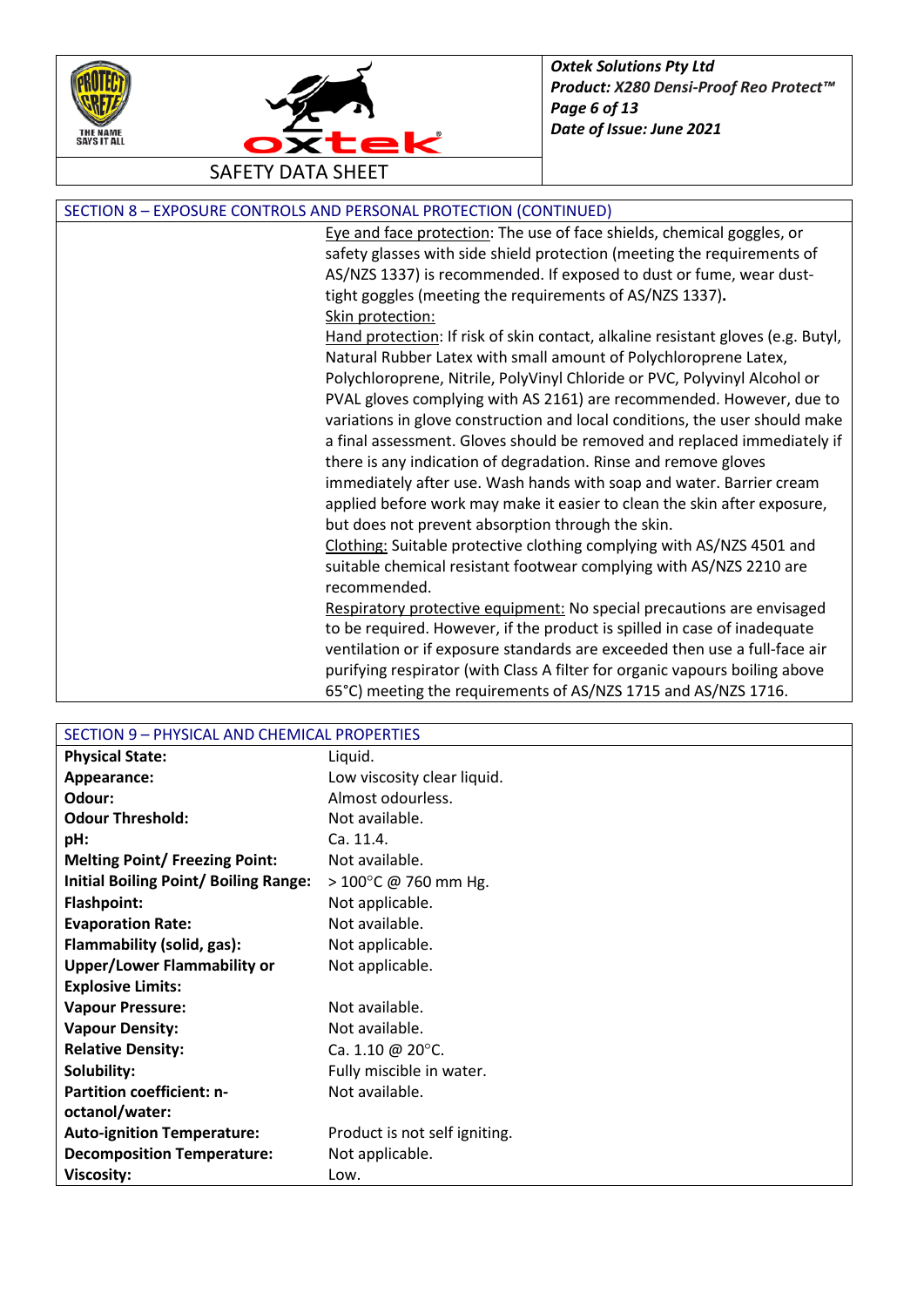



#### SECTION 10 – STABILITY AND REACTIVITY

| <b>Reactivity:</b>             | No reactivity hazards are known for the material.                                                                                                       |
|--------------------------------|---------------------------------------------------------------------------------------------------------------------------------------------------------|
| <b>Chemical Stability:</b>     | Stable at normal temperatures and pressure.                                                                                                             |
| <b>Thermal Decomposition:</b>  | No decomposition if used according to specifications.                                                                                                   |
| <b>Dangerous Reactions:</b>    | Strong exothermic reaction with acids. Reacts with light alloys to form                                                                                 |
|                                | hydrogen.                                                                                                                                               |
| <b>Conditions to Avoid:</b>    | Avoid contact with incompatible materials.                                                                                                              |
| <b>Incompatible Materials:</b> | Acids, light alloys.                                                                                                                                    |
| <b>Hazardous Decomposition</b> | None anticipated under normal or recommended handling, storage, and                                                                                     |
| <b>Products:</b>               | use conditions. If this product is subject to combustion in a general fire it<br>will undergo hazardous decomposition that will yield the formation and |
|                                | release of hazardous substances including but not limited to Carbon                                                                                     |
|                                | monoxide (CO), Carbon dioxide (CO <sub>2</sub> ), and other possibly toxic gases and                                                                    |
|                                | vapours.                                                                                                                                                |

## SECTION 11 – TOXICOLOGICAL INFORMATION

| <b>Health Effects:</b>                    |                                                                                           |
|-------------------------------------------|-------------------------------------------------------------------------------------------|
| General:                                  | Alkaline product.                                                                         |
| <b>Acute Toxicity Data (Oral):</b>        | No data for product. On basis of ingredients, LD <sub>50</sub> (Oral, rat) Acute Toxicity |
|                                           | for product calculated at > 5000 mg/kg.                                                   |
| <b>Acute Toxicity Data (Dermal):</b>      | No data for product. On basis of ingredients, LD <sub>50</sub> (Dermal, rat) Acute        |
|                                           | Toxicity for product calculated at > 5000 mg/kg.                                          |
| <b>Acute Toxicity Data (Inhalation):</b>  | No data for product.                                                                      |
| Skin corrosion/irritation:                | Slightly irritant.                                                                        |
| Serious eye damage/irritation:            | Slightly irritant.                                                                        |
| <b>Respiratory or skin sensitisation:</b> | No sensitising effects known.                                                             |
| Germ cell mutagenicity:                   | No data for product.                                                                      |
| Carcinogenicity:                          | No data for product.                                                                      |
| <b>Reproductive Toxicity:</b>             | No data for product.                                                                      |
| <b>Specific Target Organ Toxicity</b>     | No data for product.                                                                      |
| (STOT) - single exposure:                 |                                                                                           |
| <b>Specific Target Organ Toxicity</b>     | No data for product.                                                                      |
| (STOT) - repeated exposure:               |                                                                                           |
| <b>Aspiration Hazard:</b>                 | No data for product.                                                                      |
| <b>Chronic Toxicity Data:</b>             | No data for product.                                                                      |
| <b>Information on Possible Routes of</b>  | Inhalation is the primary route of exposure although absorption may                       |
| <b>Exposure:</b>                          | occur through skin contact or following accidental ingestion.                             |
| <b>Ingestion (Swallowing):</b>            | Not to be ingested. Ingestion of product may be harmful and cause upset                   |
|                                           | stomach.                                                                                  |
| <b>Eye Contact:</b>                       | Product contact with eye may be irritating.                                               |
| <b>Skin Contact:</b>                      | Product contact with skin may cause irritation, swelling, or redness. It is               |
|                                           | not expected to cause an allergic skin reaction.                                          |
| Inhalation:                               | Intentional exposure to product vapours is not expected to cause                          |
|                                           | respiratory irritation.                                                                   |
| <b>Other Health Effects:</b>              | Not applicable.                                                                           |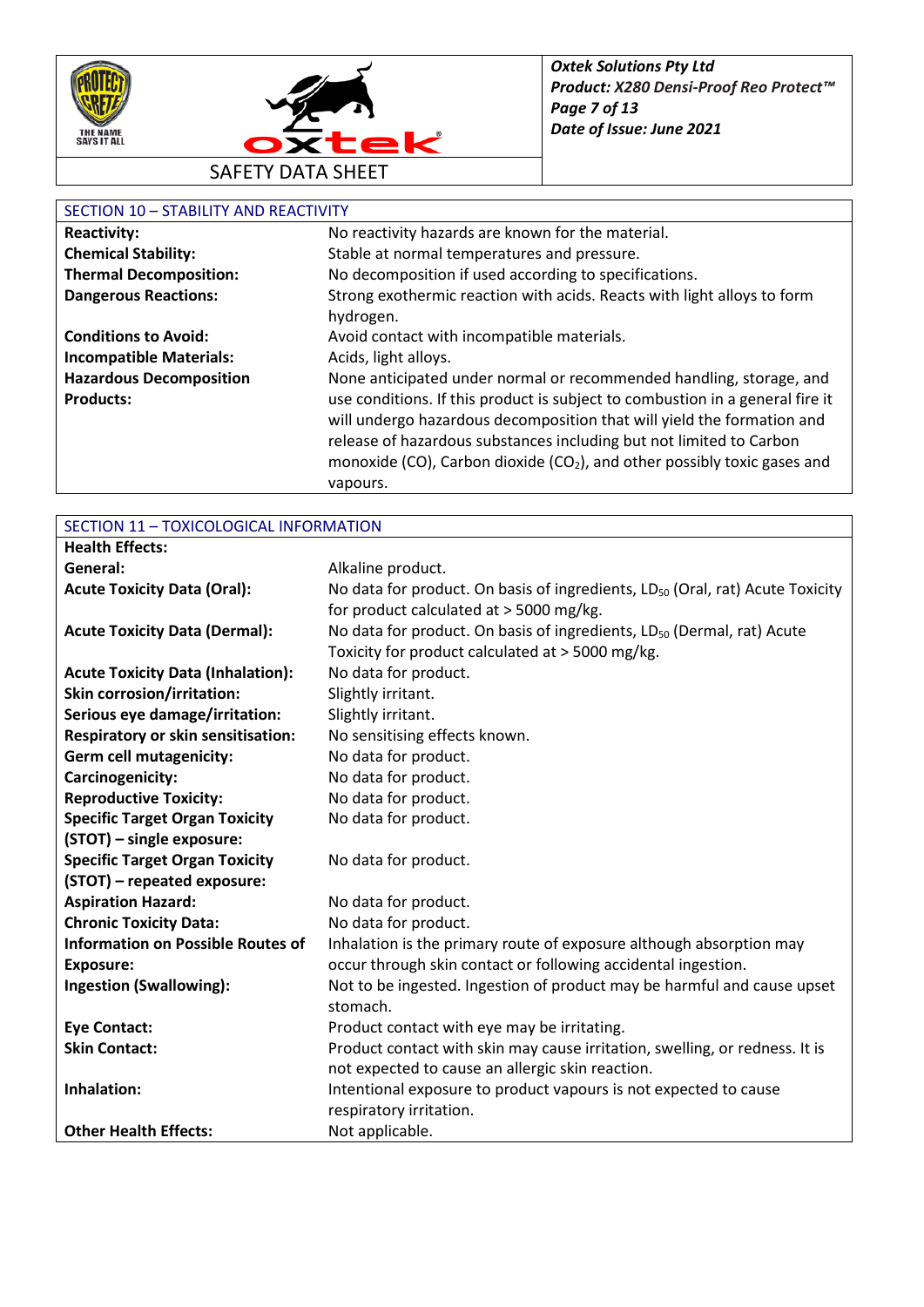



## SECTION 12 – ECOLOGICAL INFORMATION

| <b>Ecotoxicity:</b>                     | This product is not classified as Hazardous to the aquatic environment                        |
|-----------------------------------------|-----------------------------------------------------------------------------------------------|
|                                         | (according to GHS).                                                                           |
| <b>Fish Toxicity:</b>                   | No data for product.                                                                          |
| <b>Algae Toxicity:</b>                  | No data for product.                                                                          |
| <b>Invertebrates Toxicity:</b>          | No data for product.                                                                          |
| <b>Toxicity to Microorganisms:</b>      | No data for product.                                                                          |
| <b>OECD Biological Degradation:</b>     | No data for product.                                                                          |
| <b>Persistence &amp; Degradability:</b> | Readily eliminable from water. Inorganic product; biotic degradation<br>not applicable.       |
| <b>Behaviour in Sewage Processing</b>   | The product is an alkaline solution. Neutralisation is normally                               |
| <b>Plants:</b>                          | necessary before waste water is discharged into sewage treatment                              |
|                                         | plants.                                                                                       |
| <b>Bioaccumulative potential:</b>       | No data available for product, on basis of ingredients not expected to<br>be bioaccumulative. |
| <b>Mobility in Soil:</b>                | No data for product. Accidental spillage may lead to penetration in the                       |
|                                         | soil and groundwater. However, there is no evidence that this would                           |
|                                         | cause significant adverse ecological effects. Product is fully miscible                       |
|                                         | with water.                                                                                   |
| <b>Other Adverse Effects:</b>           | No data for product.                                                                          |
| General:                                | DO NOT DISCHARGE INTO DRAINS, WATERWAYS, SEWER OR                                             |
|                                         | ENVIRONMENT. Product is fully miscible with water. Do not allow                               |
|                                         | undiluted product or large quantities of it to reach ground water,                            |
|                                         | water course or sewage system. Inform local authorities if this occurs.                       |

| SECTION 13 - DISPOSAL CONSIDERATIONS                    |                                                                                                                                                                                                                                                                                                    |
|---------------------------------------------------------|----------------------------------------------------------------------------------------------------------------------------------------------------------------------------------------------------------------------------------------------------------------------------------------------------|
| <b>Disposal methods:</b>                                |                                                                                                                                                                                                                                                                                                    |
| Product:                                                | Recommended that it can be disposed of with rumble after<br>solidification following consultation with the waste disposal facility<br>operator according to State, Territory and/or Local government<br>regulations, pertinent authorities and adhering to the necessary<br>technical regulations. |
| <b>Individual Protection Measures:</b>                  | Refer to Individual Protection Measures Including Personal Protective<br>Equipment (PPE) in Section 8: EXPOSURE CONTROLS AND PERSONAL<br>PROTECTION.                                                                                                                                               |
| <b>Uncleaned Packaging:</b>                             | Recommended to be disposed of according to official regulations.<br>Recommended cleansing agent is water, if necessary with cleansing<br>agents.                                                                                                                                                   |
| <b>Behaviour in Sewage Processing</b><br><b>Plants:</b> | The product is an alkaline solution. Neutralisation is normally<br>necessary before waste water is discharged into sewage treatment<br>plants.                                                                                                                                                     |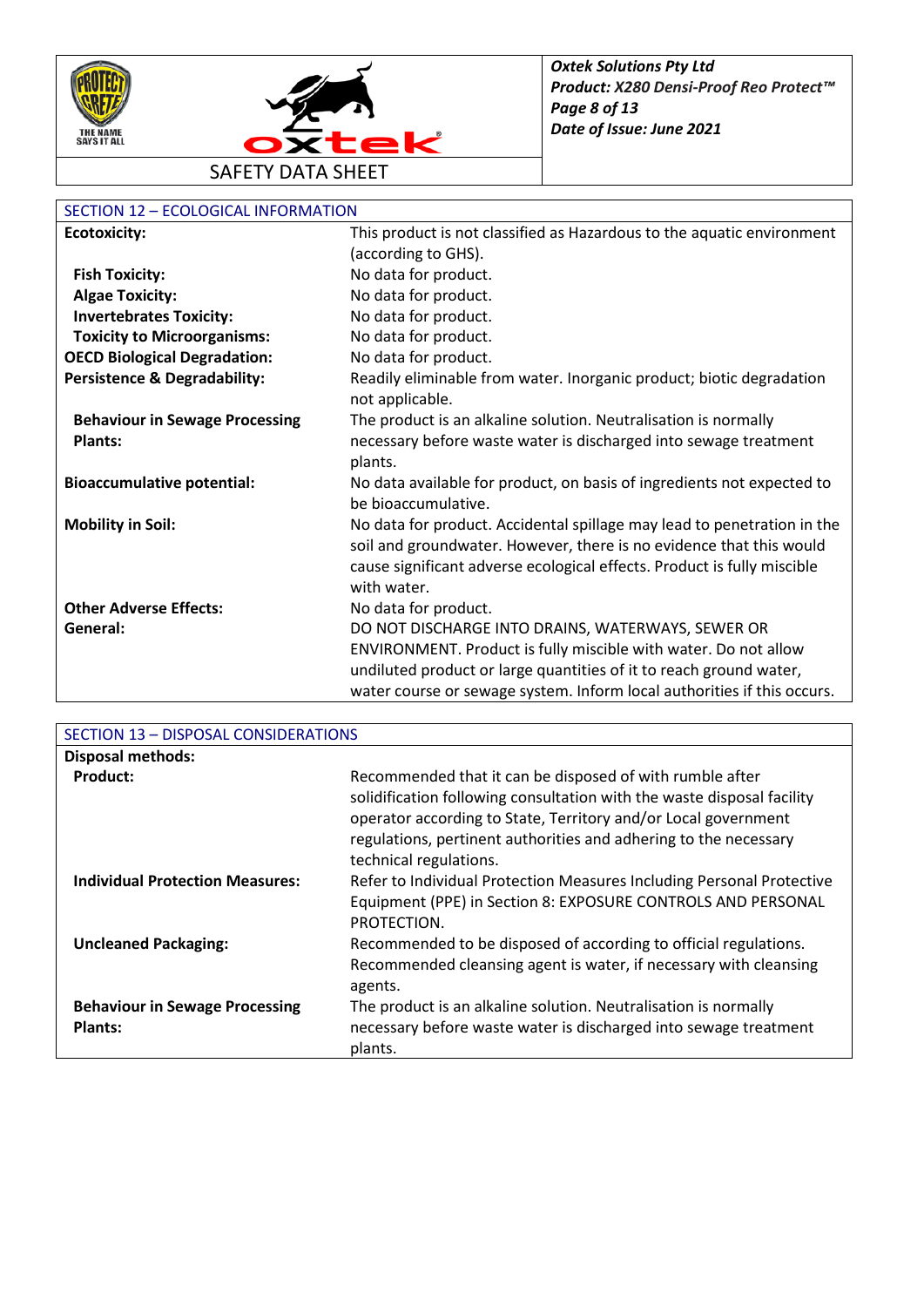



### SECTION 14 – TRANSPORT INFORMATION

| Road & Rail Transport:            | This product is not classified as DANGEROUS GOODS according to the     |
|-----------------------------------|------------------------------------------------------------------------|
|                                   | Australian Code for the Transport of Dangerous Goods by Road and       |
|                                   | Rail, and the Land Transport Rule: Dangerous Goods 2005 (New           |
|                                   | Zealand).                                                              |
| <b>UN Number:</b>                 | Not applicable.                                                        |
| <b>UN Proper Shipping Name or</b> | Not applicable.                                                        |
| <b>Technical Name:</b>            |                                                                        |
| <b>ADG Class:</b>                 | Not applicable.                                                        |
| <b>Packing Group:</b>             | Not applicable.                                                        |
| <b>HAZCHEM Code:</b>              | Not applicable.                                                        |
| <b>AERGB:</b>                     | Not applicable.                                                        |
| IERG:                             | Not applicable.                                                        |
| <b>Marine Transport:</b>          | This material is not classified as DANGEROUS GOODS and is not          |
|                                   | classified as a MARINE POLLUTANT by the criteria of the International  |
|                                   | Maritime Dangerous Goods Code (IMDG Code) for transport by sea.        |
| <b>UN Number:</b>                 | Not applicable.                                                        |
| <b>UN Proper Shipping Name or</b> | Not applicable.                                                        |
| <b>Technical Name:</b>            |                                                                        |
| <b>IMDG Class:</b>                | Not applicable.                                                        |
| <b>Packing Group:</b>             | Not applicable.                                                        |
| <b>Air Transport:</b>             | This material is not classified as DANGEROUS GOODS, by the criteria of |
|                                   | the International Air Transport Association (IATA) Dangerous Goods     |
|                                   | Regulations for transport by air.                                      |
| <b>UN Number:</b>                 | Not applicable.                                                        |
| <b>UN Proper Shipping Name or</b> | Not applicable.                                                        |
| <b>Technical Name:</b>            |                                                                        |
| <b>IATA Class:</b>                | Not applicable.                                                        |
| <b>Packing Group:</b>             | Not applicable.                                                        |
| <b>Class Label:</b>               | Not applicable.                                                        |

## SECTION 15 – REGULATORY INFORMATION

| <b>Australian Standards:</b> | AS/NZS 1337.1:2010: Personal eye protection - Eye and face protectors |
|------------------------------|-----------------------------------------------------------------------|
|                              | for occupational applications.                                        |
|                              | AS/NZS 1715:2009: Selection, use and maintenance of respiratory       |
|                              | protective equipment.                                                 |
|                              | AS/NZS 1716:2012: Respiratory protective devices.                     |
|                              | AS 1940:2017: The storage and handling of flammable and               |
|                              | combustible liquids.                                                  |
|                              | AS/NZS 2161.1:2000: Occupational protective gloves: Selection, use    |
|                              | and maintenance.                                                      |
|                              | AS/NZS 2161.2:2005: Occupational protective gloves: General           |
|                              | requirements.                                                         |
|                              | AS/NZS 2161.10.1:2005: Occupational protective gloves: Protective     |
|                              | gloves against chemicals and micro-organisms -Terminology and         |
|                              | performance requirements.                                             |
|                              | AS/NZS 2161.10.2:2005: Occupational protective gloves: Protective     |
|                              | gloves against chemicals and micro-organisms-Determination of         |
|                              | resistance to penetration.                                            |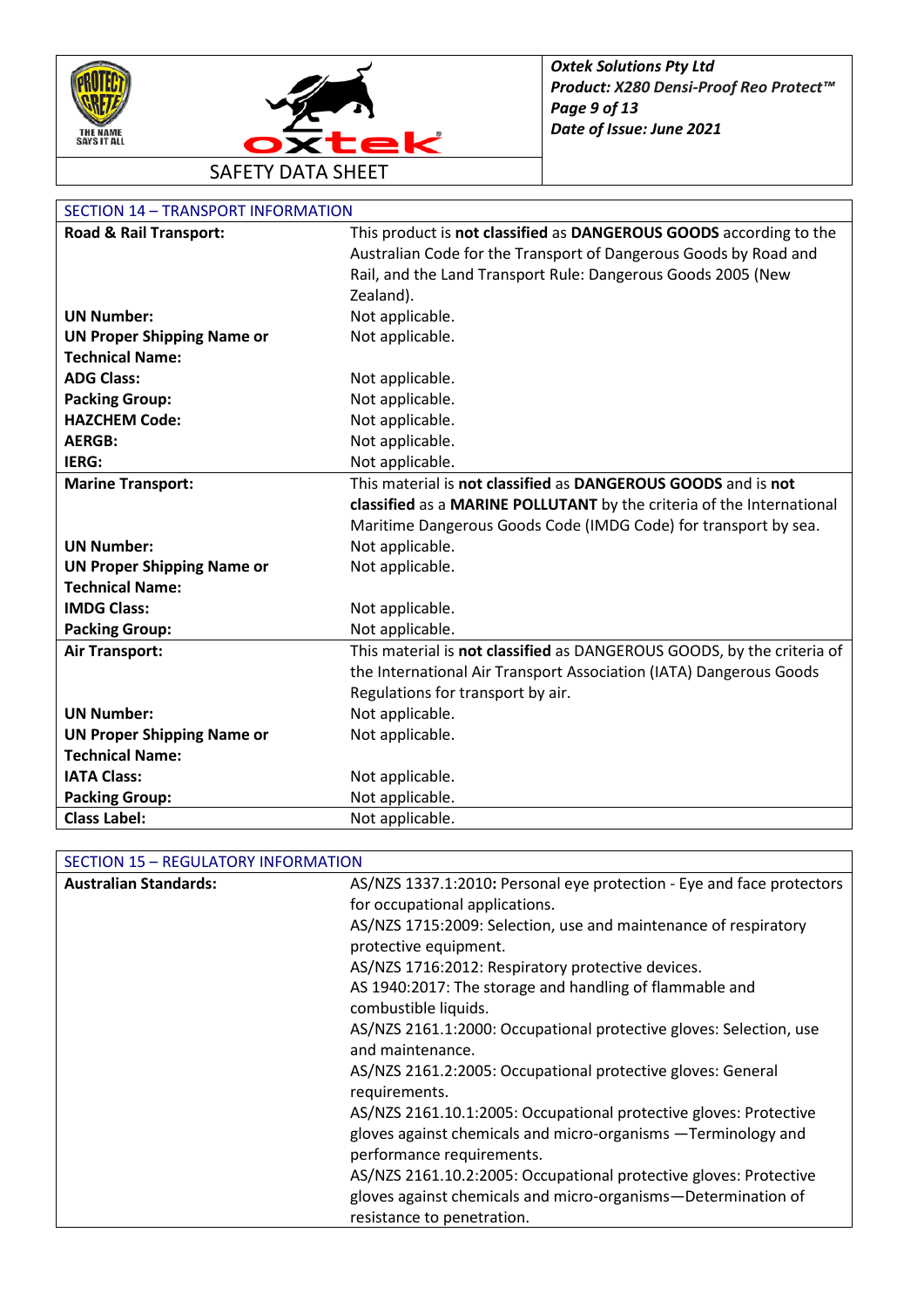



| <b>SECTION 15 - REGULATORY INFORMATION (CONTINUED)</b> |                                                                       |
|--------------------------------------------------------|-----------------------------------------------------------------------|
|                                                        | AS/NZS 2161.10.3:2005: Occupational protective gloves: Protective     |
|                                                        | gloves against chemicals and micro-organisms-Determination of         |
|                                                        | resistance to permeation by chemicals.                                |
|                                                        | AS/NZS 2210.1:2010: Safety, protective and occupational footwear -    |
|                                                        | Guide to selection, care and use.                                     |
|                                                        | AS/NZS 2210.2:2009: Occupational protective footwear - Test methods   |
|                                                        | (ISO 20344:2004, MOD).                                                |
|                                                        | AS/NZS 2210.4:2009: Occupational protective footwear - Specification  |
|                                                        | for protective footwear (ISO 20346:2004, MOD).                        |
|                                                        | AS/NZS 4501.1:2008: Occupational protective clothing - Guidelines on  |
|                                                        | the selection, use, care and maintenance of protective clothing.      |
|                                                        | AS/NZS 4501.2:2006: Occupational protective clothing - General        |
|                                                        | requirements.                                                         |
| SUSMP:                                                 | No Poisons Schedule number allocated.                                 |
| HSNO:                                                  | This product is not classified as HAZARDOUS according to the New      |
|                                                        | Zealand Hazardous Substances (Hazard Classification) Notice 2020, and |
|                                                        | therefore does not require any ERMA Register Approval Number.         |
| NZI <sub>o</sub> C:                                    | All ingredients present on NZIoC.                                     |

| <b>SECTION 16 - OTHER INFORMATION</b> |                                                                                                                                                                                                                                                                                                                                                                                                                                                                                              |
|---------------------------------------|----------------------------------------------------------------------------------------------------------------------------------------------------------------------------------------------------------------------------------------------------------------------------------------------------------------------------------------------------------------------------------------------------------------------------------------------------------------------------------------------|
| <b>Acronyms and Comments:</b>         |                                                                                                                                                                                                                                                                                                                                                                                                                                                                                              |
| <b>ACGIH:</b>                         | American Conference of Industrial Hygienists.                                                                                                                                                                                                                                                                                                                                                                                                                                                |
| <b>ADG Code:</b>                      | Australian Code for the Transport of Dangerous Goods by Road and<br>Rail.                                                                                                                                                                                                                                                                                                                                                                                                                    |
| <b>AERGB:</b>                         |                                                                                                                                                                                                                                                                                                                                                                                                                                                                                              |
|                                       | Australian Emergency Response Guide Book (2018).                                                                                                                                                                                                                                                                                                                                                                                                                                             |
| AICIS:                                | Australian Industrial Chemicals Introduction Scheme which replaced<br>National Industrial Chemicals Notification and Assessment Scheme<br>(NICNAS.                                                                                                                                                                                                                                                                                                                                           |
| AS:                                   | Standards issued by Standards Australia, GPO Box 476, Sydney NSW<br>2001, Australia.                                                                                                                                                                                                                                                                                                                                                                                                         |
| AS/NZ:                                | Standards issued by Standards Australia, GPO Box 476, Sydney NSW<br>2001, Australia and Standards New Zealand, Private Bag 2439<br>Wellington 6140, New Zealand.                                                                                                                                                                                                                                                                                                                             |
| ATE:                                  | Acute Toxicity Estimate according to the Globally Harmonized System<br>of Classification and Labelling of Chemicals (GHS).                                                                                                                                                                                                                                                                                                                                                                   |
| BEI:                                  | Biological Exposure Indices published by the Conference of<br>Governmental Industrial Hygienists (ACGIH), 1330 Kemper Meadow<br>Drive, Cincinnati, OH 45240-4148, USA.                                                                                                                                                                                                                                                                                                                       |
| <b>CAS Number:</b>                    | Chemical Abstracts Service Registry Number.                                                                                                                                                                                                                                                                                                                                                                                                                                                  |
| EPA:                                  | The Environmental Protection Authority (EPA) in New Zealand is<br>responsible for national environmental regulatory functions currently<br>spread across Government. It processes matters of national<br>significance under the Resource Management Act, undertakes all<br>functions under the HSNO Act, undertakes permitting and exemption<br>functions under the Ozone Layer Protection Act, permitting functions<br>relating to the import and export of hazardous waste, and advises on |
|                                       | the development of National Environmental Standards.                                                                                                                                                                                                                                                                                                                                                                                                                                         |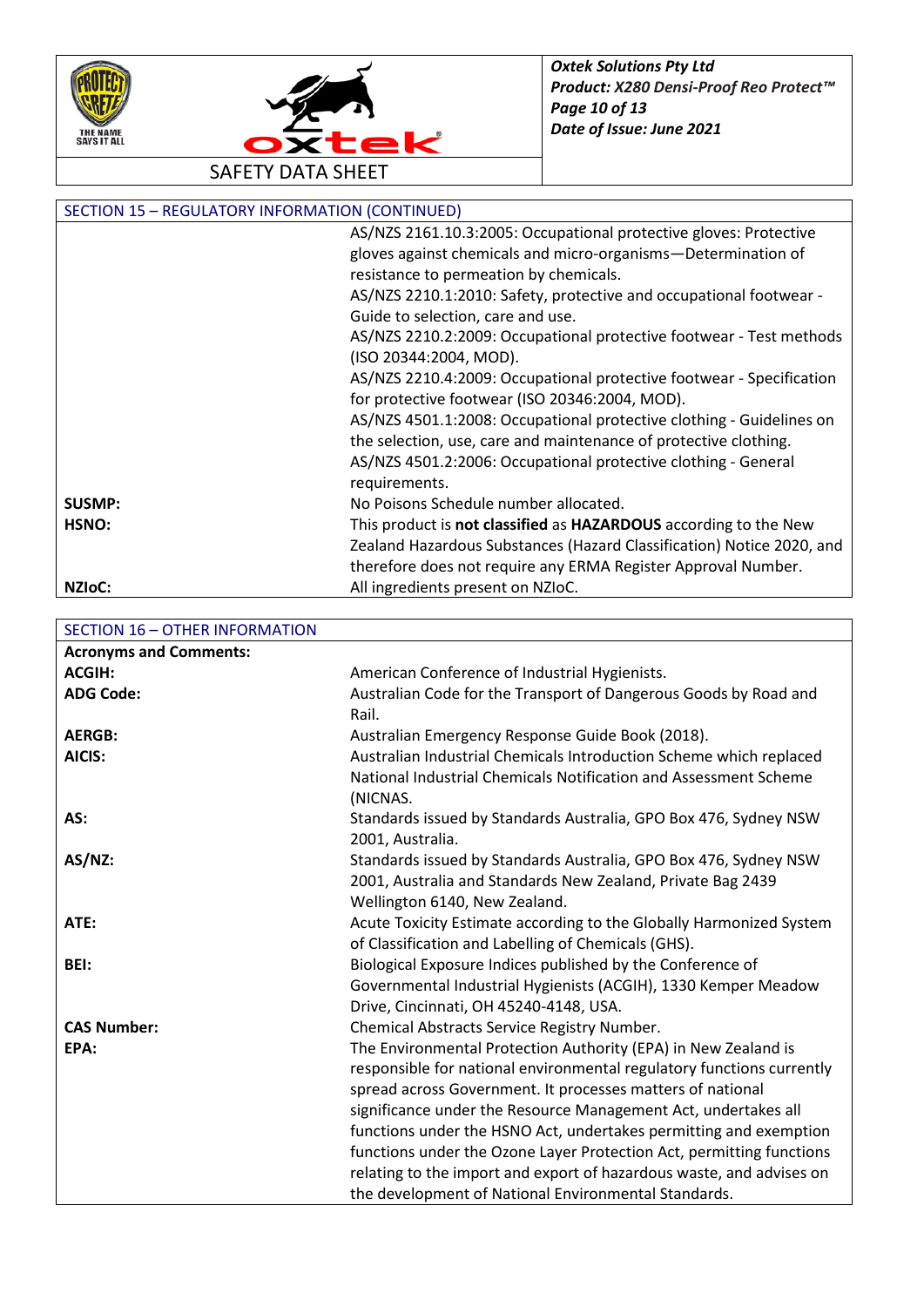



SAFETY DATA SHEET

| <b>SECTION 16 - OTHER INFORMATION (CONTINUED)</b> |                                                                                                  |
|---------------------------------------------------|--------------------------------------------------------------------------------------------------|
| <b>ERMA:</b>                                      | Environmental Risk Management Authority in New Zealand, now                                      |
|                                                   | replaced by EPA.                                                                                 |
| GHS:                                              | Globally Harmonized System of Classification and Labelling of                                    |
|                                                   | Chemicals, a globally harmonized system for classification and labelling                         |
|                                                   | of chemicals proposed by the United Nations.                                                     |
| <b>HAZCHEM:</b>                                   | An emergency action code of numbers and letters which gives                                      |
|                                                   | information to emergency services.                                                               |
| <b>HSNO</b>                                       | The Hazardous Substances and New Organisms Act in New Zealand is                                 |
|                                                   | administered by the EPA, and covers all Hazardous Substances and                                 |
|                                                   | New Organisms.                                                                                   |
| IARC:                                             | International Agency for Research on Cancer.                                                     |
| IERG:                                             | Dangerous Goods Initial Emergency Response Guide (SAA/SNZ HB                                     |
|                                                   | 76:2010 Standards New Zealand Handbook).                                                         |
| IMDG:                                             | International Maritime Dangerous Goods Code for transport by sea.                                |
| LC/LD:                                            | The median lethal dose, LD <sub>50</sub> (abbreviation for "lethal dose, 50%"), LC <sub>50</sub> |
|                                                   | (lethal concentration, 50%) is the dose required to kill half the                                |
|                                                   | members of a tested population after a specified test duration. LD <sub>50</sub>                 |
|                                                   | figures are frequently used as a general indicator of a substance's                              |
|                                                   | acute toxicity.                                                                                  |
| <b>NOEC:</b>                                      | No-Observed-Effect-Concentration. The highest concentration of                                   |
|                                                   | toxicant to which organisms are exposed in a full life-cycle or partial                          |
|                                                   | life-cycle (short-term) test, that causes no observable adverse effects                          |
|                                                   | on the test organisms (i.e., the highest concentration of toxicant in                            |
|                                                   | which the values for the observed responses are not statistically                                |
|                                                   | significantly different from the controls).                                                      |
| <b>NOEL:</b>                                      | No-Observable-Effect-Level. It is the greatest concentration or amount                           |
|                                                   | of a substance, found by experiment or observation, that causes no                               |
|                                                   | alterations of morphology, functional capacity, growth, development,                             |
|                                                   | or life span of target organisms distinguishable from those observed in                          |
|                                                   | normal (control) organisms of the same species and strain under the                              |
|                                                   | same defined conditions of exposure.                                                             |
| NTP:                                              | National Toxicology Program (USA Department of Health and Human                                  |
|                                                   | Services).                                                                                       |
| <b>NZIOC:</b>                                     | The New Zealand Inventory of Chemicals is a database of all the                                  |
|                                                   | hazardous chemical components of products approved under group                                   |
|                                                   | standards. It also includes a number of non-hazardous chemical                                   |
|                                                   | components.                                                                                      |
| NZS:                                              | New Zealand Standards which are available from Standards New                                     |
|                                                   | Zealand, Private Bag 2439, Wellington 6140 New Zealand.                                          |
| OSHA:                                             | Occupational Safety and Health Administration (USA).                                             |
| PPE:                                              | Personal Protective Equipment.                                                                   |
| SAA:                                              | Australian Standards which are available from SAI Global Limited,                                |
|                                                   | Information Services, GPO Box 5420, Sydney NSW 2001.                                             |
| Safe Work Australia:                              | Safe Work Australia was formerly the Australian Safety and                                       |
|                                                   | Compensation Council, which included the National Occupational                                   |
|                                                   | Health and Safety Commission (NOHSC).                                                            |
| SDS:                                              | Safety Data Sheet.                                                                               |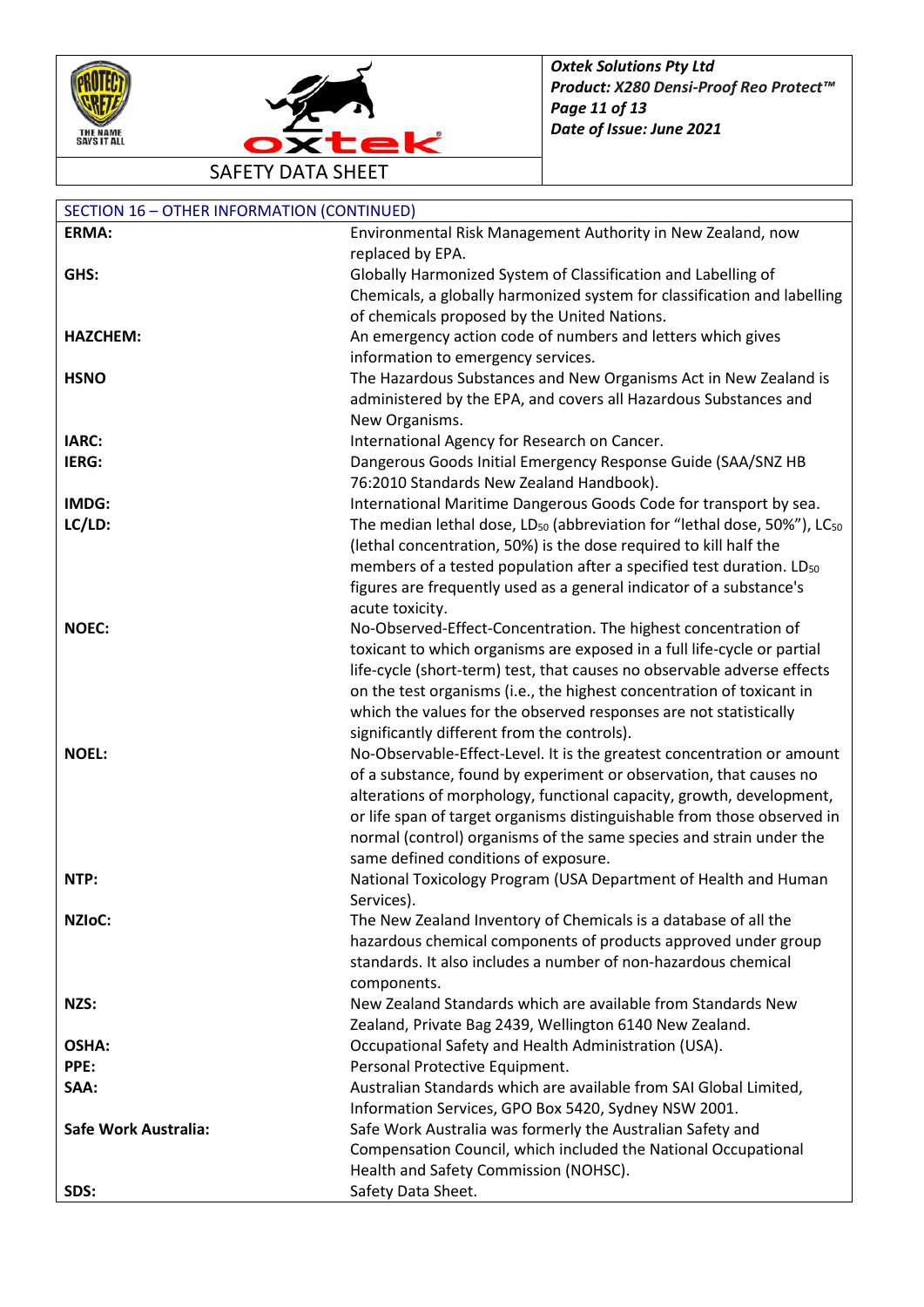



| <b>SECTION 16 - OTHER INFORMATION (CONTINUED)</b> |                                                                            |
|---------------------------------------------------|----------------------------------------------------------------------------|
| STEL:                                             | Exposure standard - short term exposure limit, a 15-minute TWA             |
|                                                   | exposure which should not be exceeded at any time during a working         |
|                                                   | day even if the eight-hour TWA average is within the TWA exposure          |
|                                                   | standard. Exposures at the STEL should not be longer than 15 minutes       |
|                                                   | and should not be repeated more than four times per day. There             |
|                                                   | should be at least 60 minutes between successive exposures at the          |
|                                                   | STEL. According to current knowledge this concentration should             |
|                                                   | neither impair the health of, nor cause undue discomfort to, nearly all    |
|                                                   | workers.                                                                   |
| <b>SUSMP:</b>                                     | Standard for the Uniform Scheduling of Medicines and Poisons.              |
| $TDL0$ :                                          | Total Dose Low means the smallest deadly dose, which caused a toxic        |
|                                                   | or other harmful effect after application on humans or animal.             |
| TWA:                                              | Exposure standard - time-weighted average, the average airborne            |
|                                                   | concentration of a particular substance when calculated over a normal      |
|                                                   | eight hour working day, for a five-day working week.                       |
| <b>UK HSE:</b>                                    | United Kingdom Health and Safety Executive.                                |
| <b>UN Number:</b>                                 | United Nations Number.                                                     |
| WHS:                                              | Model work health and safety legislation introduced by the Australian      |
|                                                   | government which consists of an integrated package of a model Work         |
|                                                   | Health and Safety (WHS) Act, supported by model Work Health and            |
|                                                   | Safety (WHS) Regulations, model Codes of Practice and a National           |
|                                                   | Compliance and Enforcement Policy. The WHS Regulations implement           |
|                                                   | a new system of chemical hazard classification, labelling and safety       |
|                                                   | data sheet requirements based on the GHS.                                  |
| <b>Issue Date:</b>                                | 15 June 2021.                                                              |
| <b>Supersedes Issue Date:</b>                     | New Issue.                                                                 |
| <b>Revision Information:</b>                      | New Issue.                                                                 |
| <b>Contact Point:</b>                             | Regulatory Affairs Manager.                                                |
| Telephone:                                        | (+61 3) 9798 7534 (Australia).                                             |
| Note:                                             | Safety Data Sheets are updated frequently. Please ensure that you          |
|                                                   | have a current copy.                                                       |
| Disclaimer:                                       | This SDS summarises at the date of issue our best knowledge of the         |
|                                                   | health and safety hazard information of this product, and in particular    |
|                                                   | how to safely handle and use this product in the workplace. Since          |
|                                                   | Oxtek Solutions Pty Ltd cannot anticipate or control the conditions        |
|                                                   | under which the product may be used, each user must, prior to usage,       |
|                                                   | review this SDS in the context of how the user intends to handle and       |
|                                                   | use the product in the workplace. This SDS does not represent a            |
|                                                   | guarantee for the properties of the product(s) described in terms of       |
|                                                   | the legal warranty regulations. If clarification or further information is |
|                                                   | needed to ensure that an appropriate assessment can be made, the           |
|                                                   | user should contact this company.                                          |